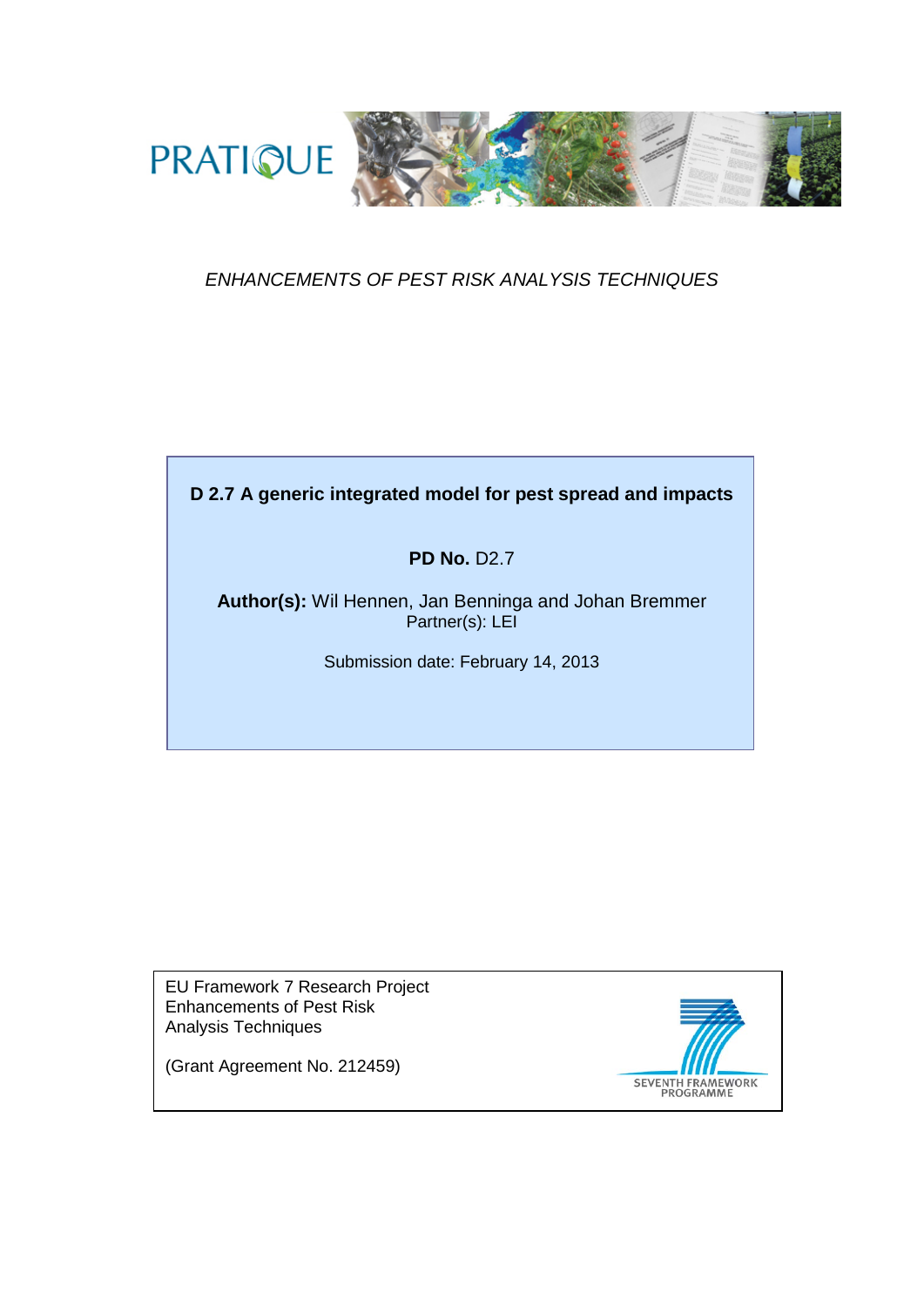**PROJECT OVERVIEW:** PRATIQUE is an EC-funded 7th Framework research project designed to address the major challenges for pest risk analysis (PRA) in Europe. It has three principal objectives: (i) to assemble the datasets required to construct PRAs valid for the whole of the EU, (ii) to conduct multi-disciplinary research that enhances the techniques used in PRA and (iii) to provide a decision support scheme for PRA that is efficient and userfriendly. For further information please visit the project website or e-mail the project office using the details provided below:

Email: pratique@csl.gov.uk Internet: www.pratiqueproject.eu

Authors of this report and contact details

Name: Wil Hennen Partner: LEI E-mail: [wil.hennen@wur.nl](mailto:wil.hennen@wur.nl)

Name: Jan Benninga Partner: LEI E-mail: [jan.benninga@wur.nl](mailto:jan.benninga@wur.nl)

Name: Johan Bremmer Partner: LEI E-mail: [johan.bremmer@wur.nl](mailto:johan.bremmer@wur.nl)

Disclaimer:

This publication has been funded under the small collaborative project PRATIQUE, an EU 7th Framework Program for Research, Technological Development and Demonstration addressing theme: [kbbe-2007-1-2-03: development of more efficient risk analysis techniques for pests and pathogens of phytosanitary concern call: fp7- kbbe-2007-1]. Its content does not represent the official position of the European Commission and is entirely under the responsibility of the authors. The information in this document is provided as is and no guarantee or warranty is given that the information is fit for any particular purpose. The user thereof uses the information at its sole risk and liability.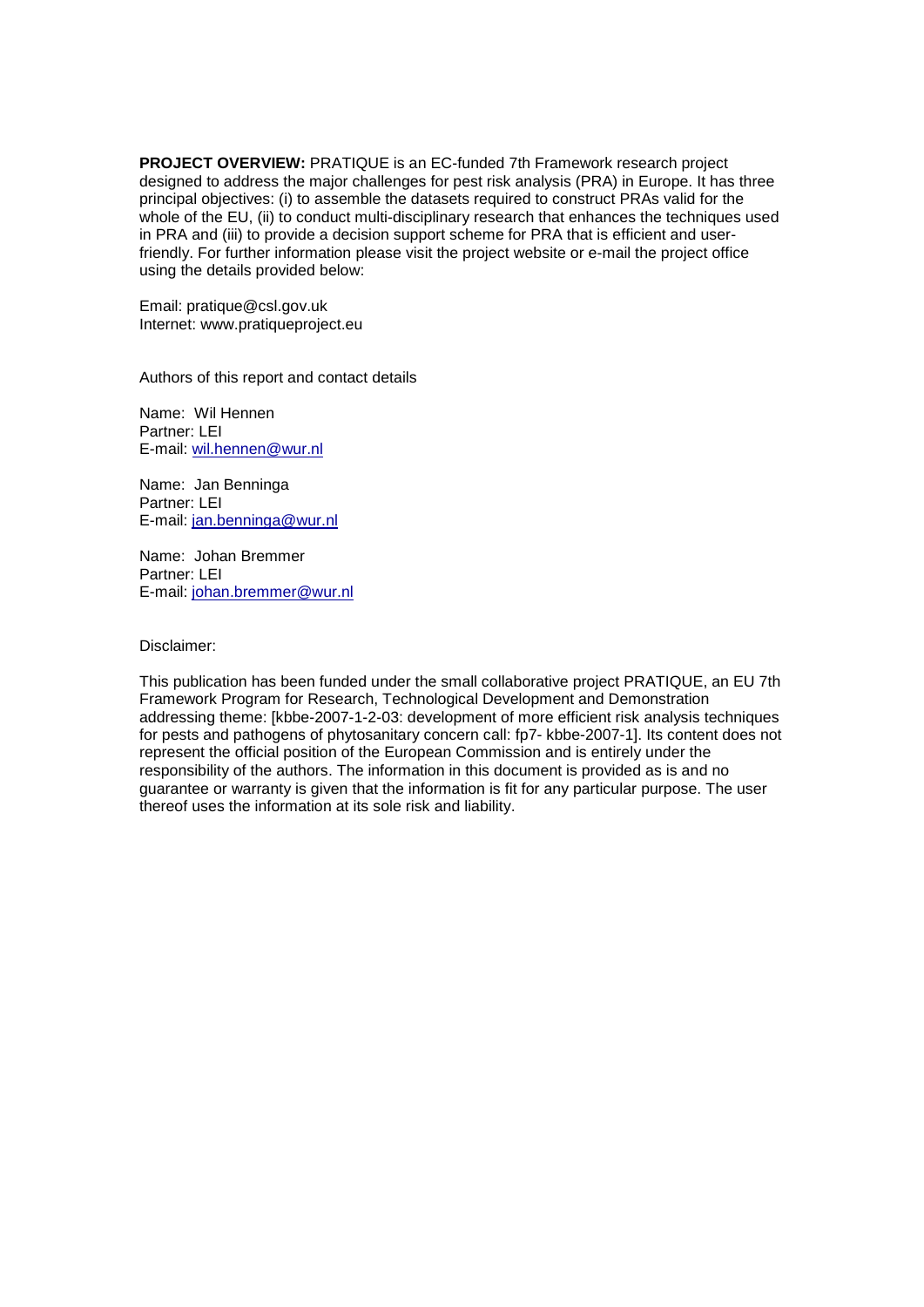# **Contents**

|  | 1.1           |                                                                        |  |  |
|--|---------------|------------------------------------------------------------------------|--|--|
|  |               |                                                                        |  |  |
|  |               |                                                                        |  |  |
|  |               | 2 Approaches to create a generic integrated framework3                 |  |  |
|  |               |                                                                        |  |  |
|  |               |                                                                        |  |  |
|  |               |                                                                        |  |  |
|  |               |                                                                        |  |  |
|  |               |                                                                        |  |  |
|  |               | 3.3 Relationship between the generic integrated framework and the flow |  |  |
|  |               | chart for mapping the endangered area  Fout! Bladwijzer niet           |  |  |
|  | gedefinieerd. |                                                                        |  |  |
|  |               |                                                                        |  |  |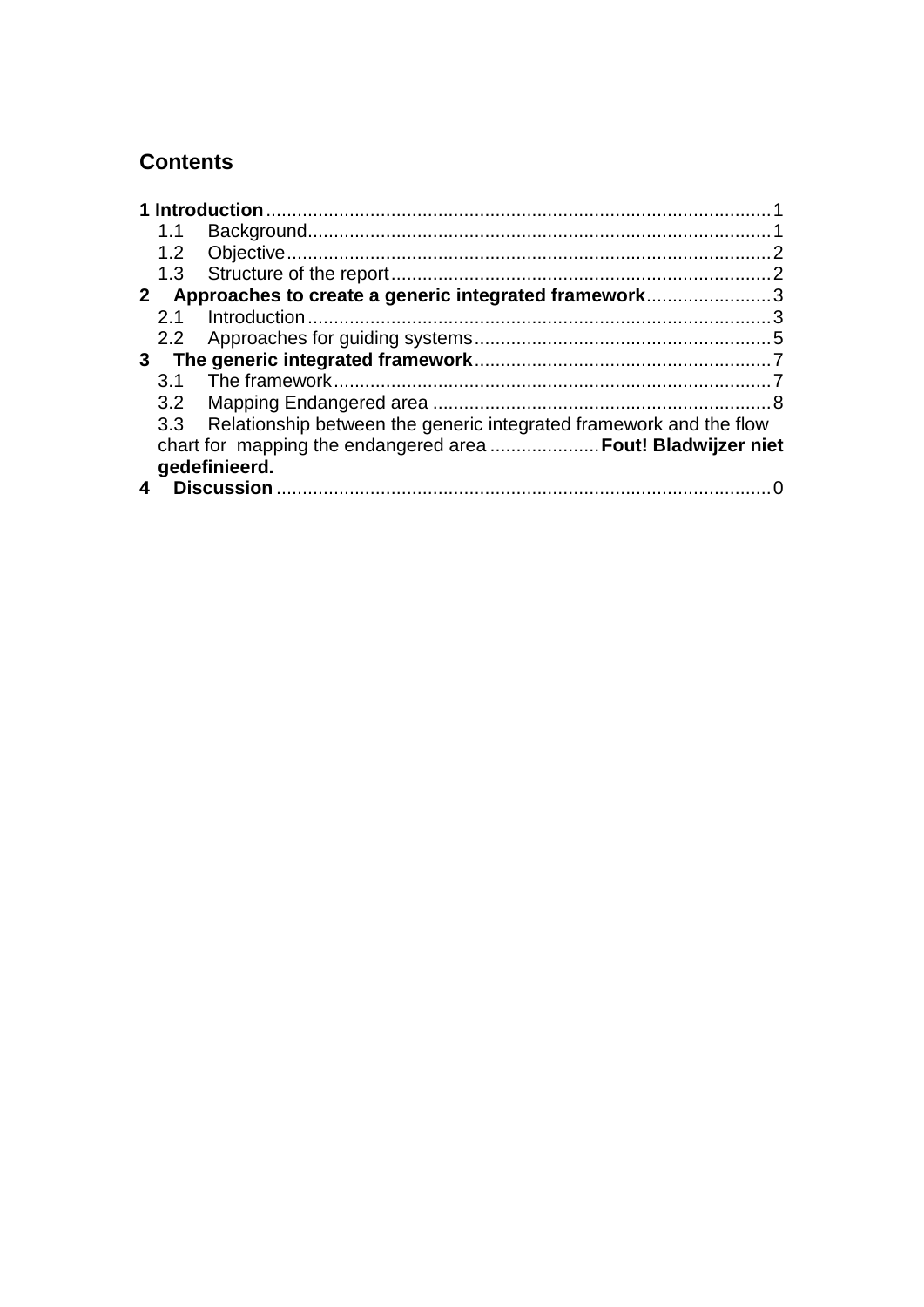# <span id="page-3-0"></span>**1 Introduction**

## <span id="page-3-1"></span>**1.1 Background**

The objective of PRATIQUE is:

- 1. To assemble the datasets required to construct PRAs valid for the whole of the EU (WP1)
- 2. To conduct multi-disciplinary research to enhance the techniques used in pest risk analysis (PRA) for:
	- a. the assessment of economic, environmental and social impacts (WP2)
	- b. standardizing and summarising risk (WP3)
	- c. pathway analysis and systems approaches (WP4)
	- d. guiding actions during pest outbreaks (WP5)
- 3. To ensure that the PRA scheme is fit for purpose and user-friendly (WP6).

The execution of the project has resulted in an enhanced qualitative assessment scheme for PRA (see PRATIQUE Deliverable 6.4) linked to modules that enable pest risk analysts to quantify and/or map the following components of risk:

- Climate suitability
- Spread
- Economic impacts
- Endangered areas.

In addition to linking to the qualitative PRA scheme, linkages between each module are also required. In figure 1.1, these linkages are demonstrated graphically.

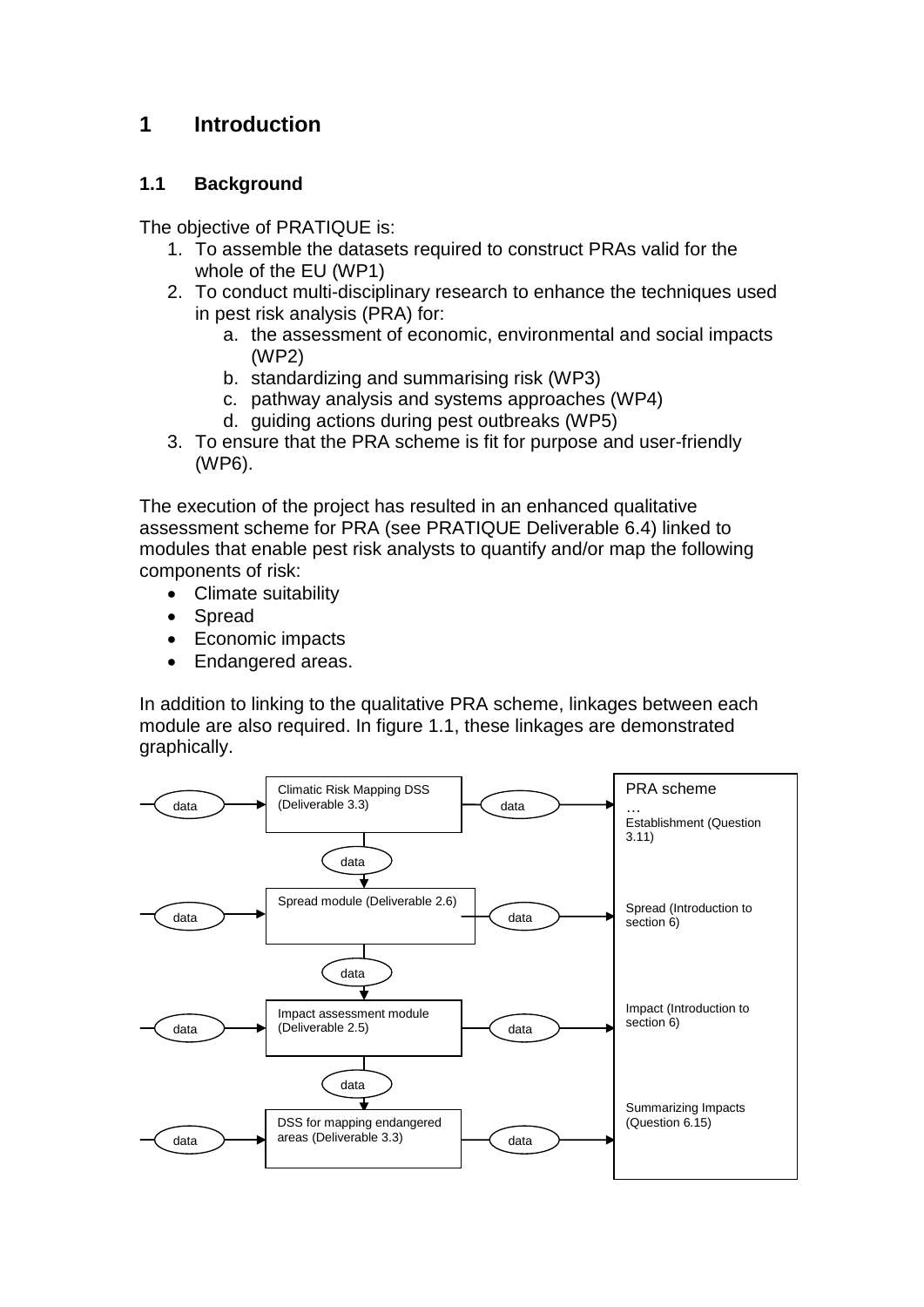*Figure 1.1. Graphical outline of the dataflow connecting the modules and the PRA scheme. References to the PRATIQUE deliverables (D2.5, D2.6 and D3.3) that describe each module in detail are provided and the places (questions and section introductions) where the modules are linked to the qualitative PRA scheme are specified.*

This deliverable describes how the modules link together to form the generic integrated framework that ensures there is a consistent flow of information throughout the PRA process. In the Description of Work, this is described as a generic integrated model but it is more appropriate to call it a framework because it links several models. The generic integrated framework outlines the relationships between the spread and impact models and between models for other key factors, e.g. climatic suitability, that influence the magnitude and distribution of spread and impacts. The models themselves are described in separate PRATIQUE deliverables:

- Partial budgeting and partial equilibrium models for assessing economic impacts are provided in PRATIQUE D2.5.
- PRATIQUE D2.6 contains a review of the different approaches for modelling pest spread and a detailed description of the spread models that have been developed with instructions for their use and worked examples.
- PRATIQUE D3.3 provides a decision support scheme (DSS) for mapping endangered areas that includes a DSS for mapping climatic suitability. The mapping of endangered areas requires the construction and integration of maps of the area of potential establishment (based on, e.g. climatic suitability and host distribution) and maps of the areas at highest risk from impacts (based on, e.g. crop yield and value). In order to display the likely progression of the invasion, the results of spread models are required. In order to guide the way that the datasets and the results of quantitative models are combined to map risk, PRATIQUE D3.3 applies the generic integrated framework described in this document.

# <span id="page-4-0"></span>**1.2 Objective**

The objective of this report is (i) to compare different approaches for the creation of a generic conceptual framework reflecting the relationships between the spread and impact models and between spread, impacts and the other key factors and (ii) to present the conceptual framework.

# <span id="page-4-1"></span>**1.3 Structure of the report**

Section 2 describes how the generic integrated framework can be developed. The framework itself is presented in section 3. A discussion and the conclusions follow in section 4.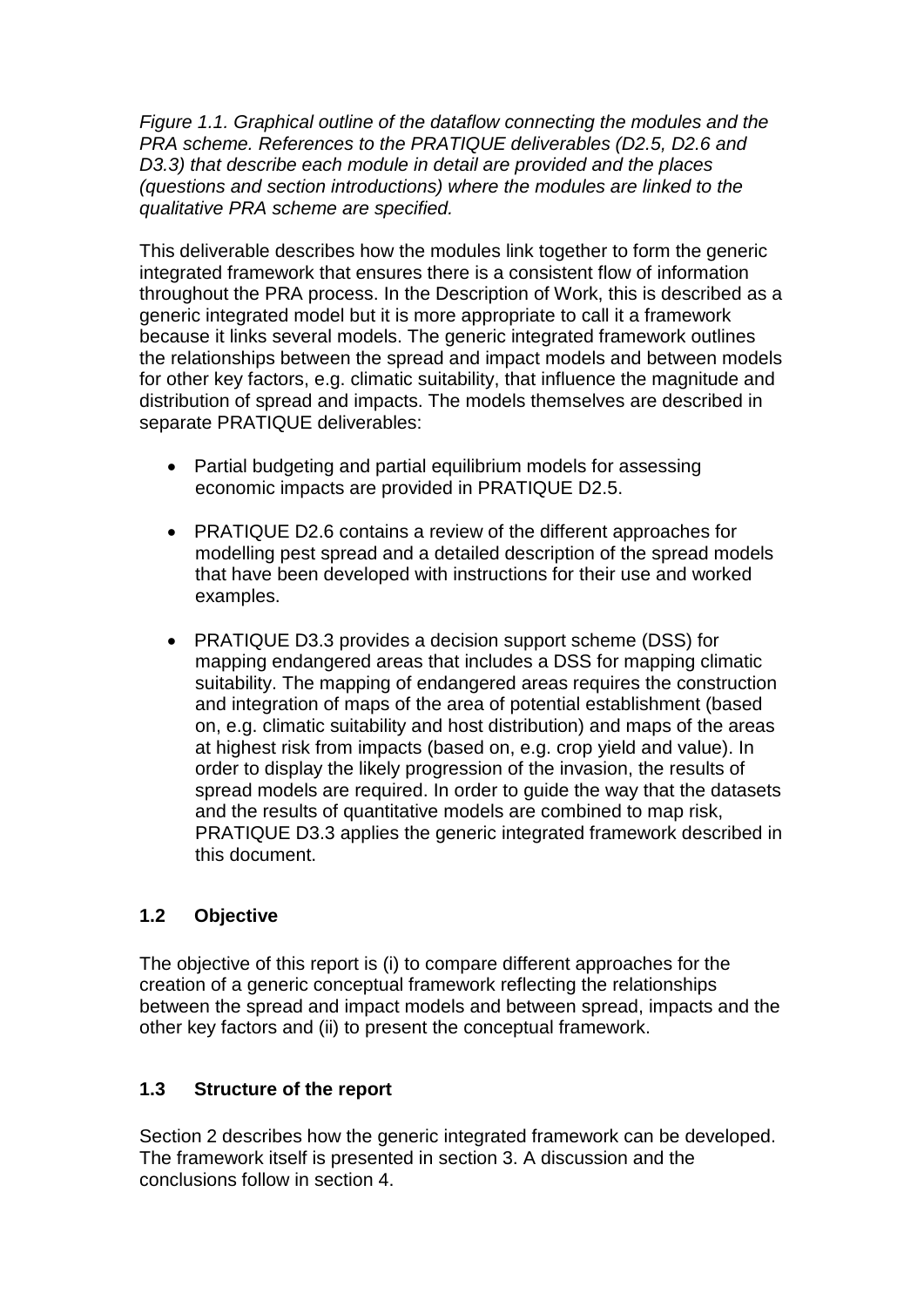# <span id="page-5-0"></span>**2 Approaches to create a generic integrated framework**

# <span id="page-5-1"></span>**2.1 Introduction**

In PRATIQUE, by utilizing a variety of datasets and models, several methods for quantitative risk analysis have been constructed that need to be linked to questions in the qualitative EPPO DSS for PRA. Some of the model outputs provide information or generate knowledge which serve as inputs for subsequent questions (figure 2.1). Since the simple linking of data sets and tools to questions in the EPPO DSS for PRA scheme may cause inconsistencies and inefficiencies there is a need for guidance on how to use the datasets and tools throughout the whole scheme. The objective of the generic integrated framework is to provide this guidance.

The generic integrated framework provides guidance to the user when utilizing the data, models and other sources of information to assess potential impacts (figure 2.2). The key modules that need to be linked are the DSS for mapping the endangered area, the spread and impact assessment models.



*Figure 2.1 Alignment of the Decision Support Scheme for PRA and the deliverables of PRATIQUE*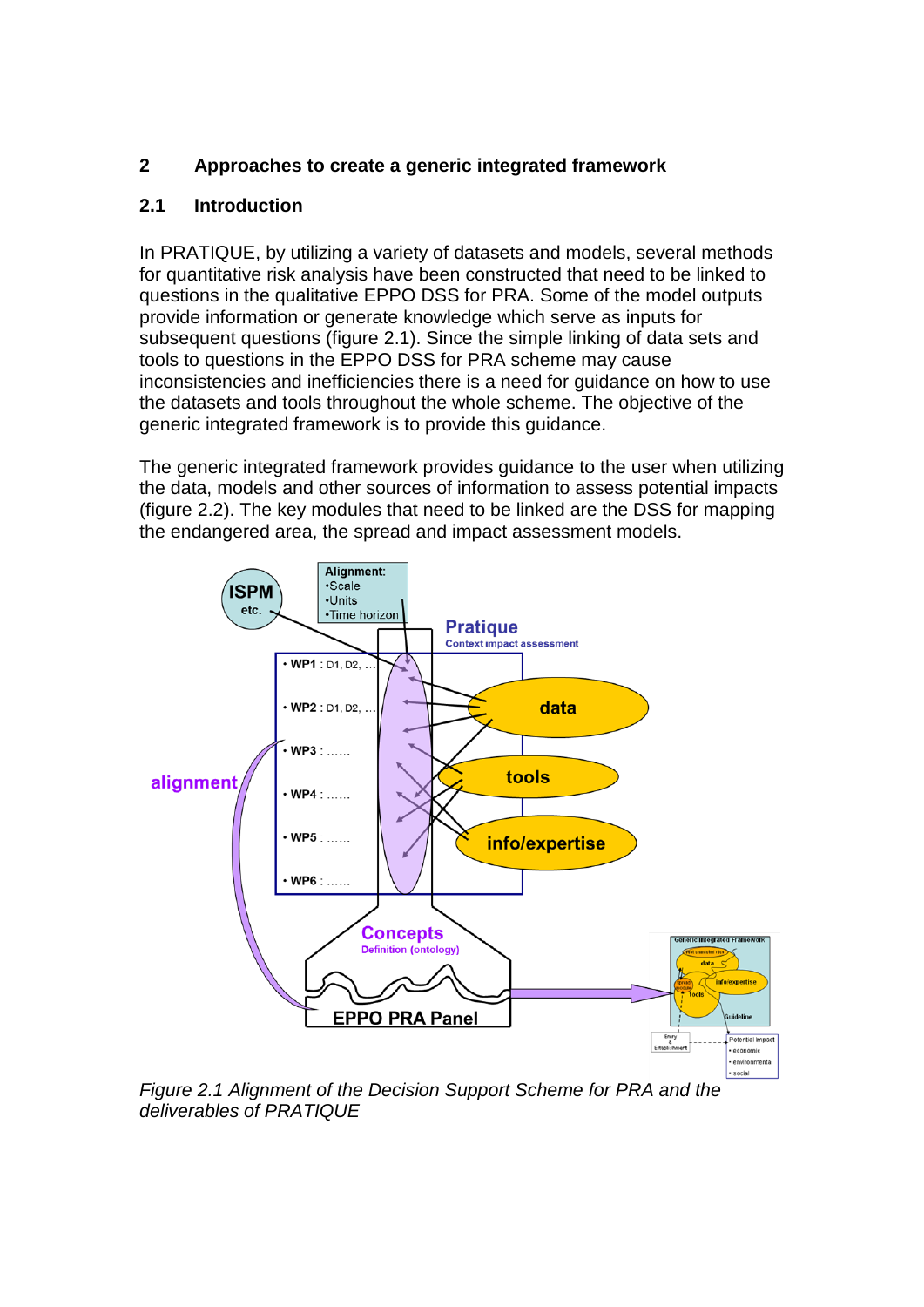

*Figure 2.2 Guidance to estimate impacts with a generic integrated framework*

#### **Demarcation**

1. The datasets useful in undertaking PRAs are described in PRATIQUE deliverables D1.2, D1.3 and D1.4 and are accessible through the data explorer provided within the computerized scheme (Capra) outlined in PRATIQUE deliverable 6.4.

2. This deliverable focuses on the tools and data which link directly or indirectly to the impact assessment module.

3. The generic integrated framework is restricted to describing the conceptual links between the questions in the EPPO DSS for PRA, the data sets, and the quantitative modules. The actual links are provided in PRATIQUE deliverable 6.4.

#### **Methods for presenting the generic integrated framework**

Several methods can be used to present the generic integrated framework. These methods are used in systems where qualitative reasoning is followed based on expertise. The following methods were considered for elaboration and are discussed briefly in the next paragraph:

- a. Frames. This method makes use of a hierarchy and is object-oriented.
- b. Logic. This method is goal driven and based on relationships. Prolog is often used as the programming environment.
- c. Decision tree. A simple tree-like structure with branches from decision points..
- d. Rules. Use of IF-THEN-ELSE rules to prove a conclusion or to come to a judgement based on a series of decisions based on the data.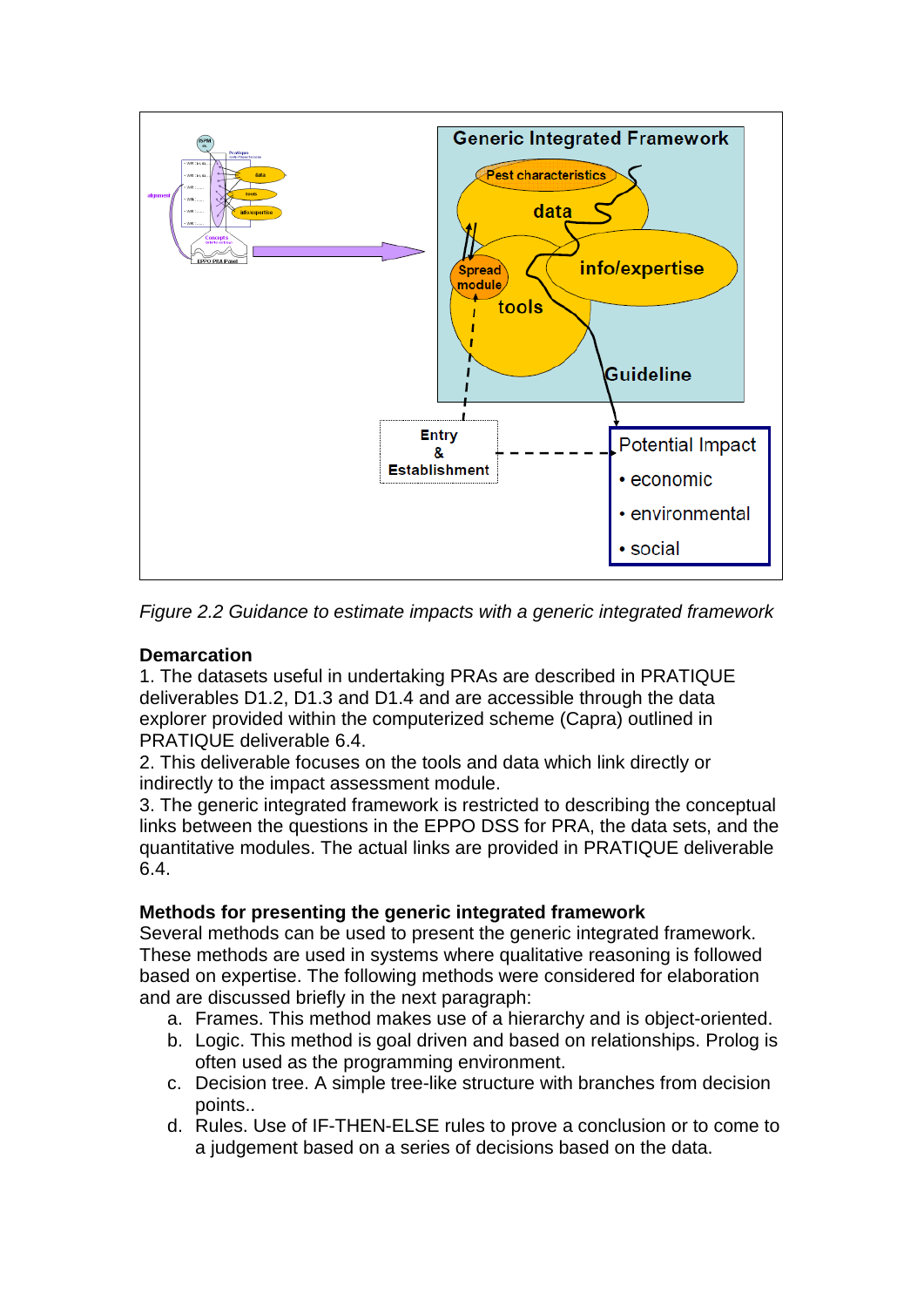- e. Flow chart. This method is often applied in computer science and highlights the states and state transitions. The whole process can be followed using such a chart.
- f. Case-based reasoning. This method is based on similarities and requires data from many case studies.

# <span id="page-7-0"></span>**2.2 Approaches for guiding systems**

## Frames

A few decades ago, frame-based systems were widely used to represent systems with a large knowledge base. According to Abraham (2005), "A frame [...] relates an object or item to various facts or values. A frame-based representation is ideally suited for object-oriented programming techniques." The method is rather complex to implement and the results are difficult to interpret.

### **Logic**

Guidance is based on the mathematical rules of formal logic (e.g. De Morgan laws). The drawback is that it is hard to implement and the results are difficult to interpret. It has limited applications since it is difficult to present a graphical overview of the different components.

#### Decision tree

A decision tree (or tree diagram) is a decision support tool that uses a tree-like graph or model for decisions and their possible consequences and is commonly used in decision analysis and for calculating conditional probabilities). As a guide it is appealing since the decision process is very clear from the tree. A simple decision tree may be replaced by one or a limited number of decision tables (e.g. risk matrix).

The drawback is the difficulty in in making every possible pathway explicit without structuring or combining comparable sub-pathways. A tree can easily "explode" and become less understandable and cumbersome to work with. Although a simple tree is understandable and easy to implement, it is recommended that the decision tree approach is not used because of the limitations when they are implemented in knowledge-rich structures.

#### Rules

The use of IF-THEN-ELSE rules is very familiar to the way we reason. A decision tree can be transformed to a set of rules. It is possible to make an enriched decision tree, since rules can use links between branches of a tree, or be used to "update" a condition from another rule. Rules are often used in knowledge-based systems; the constraints occur in the IF-part. Rules may be not so strict (or be ambiguous), e.g. when two rules have equal conditions (IFpart) but different conclusions (THEN-part). With many rules an overview is lost. In such a situation the use of rules is less comprehensive.

# Flowchart

According to ISO/IEC (2009), a flowchart is a control flow diagram in which suitably annotated geometrical figures are used to represent operations, data, or equipment and arrows are used to indicate the sequential flow from one to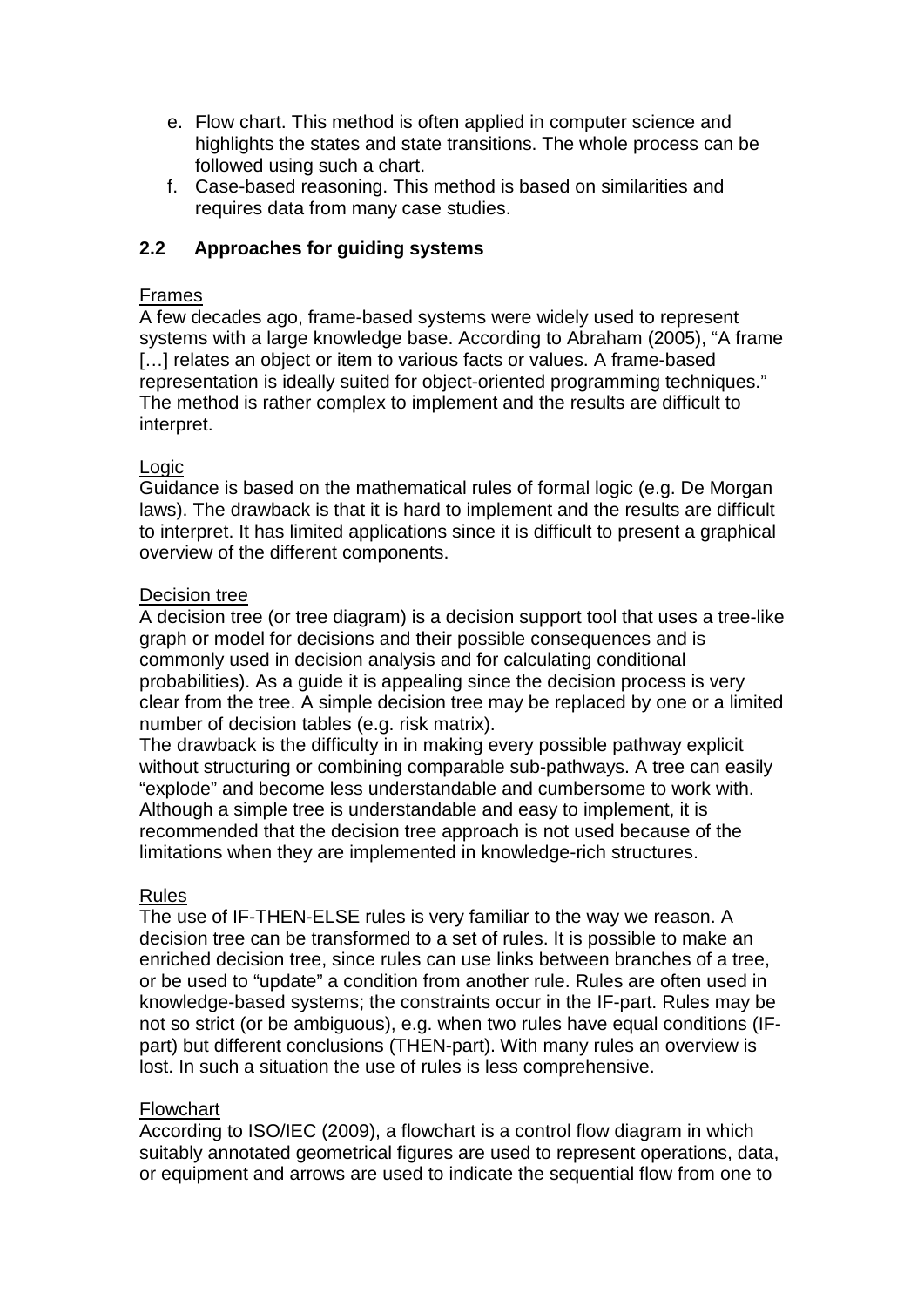another. They are commonly used in software engineering for describing programs, but are also common when managing processes. Compared to other methods, flowcharts are often used as guidance. They are intuitive and easy to use for the acquisition and representation of knowledge, for communication and clarification and as a guide they are appealing and useful. For example, Hennen (2003) applies flowcharts as a representation format for mapping the reasoning strategies of legal experts. A drawback is that a flowchart may become complex and less comprehensive with a large number of concepts and decisions, but other methods have comparable drawbacks in such situations.

#### Case-based reasoning

Since this method can only be applied when many comparable case studies are available, this method is not relevant in this situation.

#### **Conclusion**

It is proposed to use the method of flow chart for the development of the guidance because of the advantages of this method mentioned above. In chapter 3, the flow charts reflecting the generic integrated framework are presented.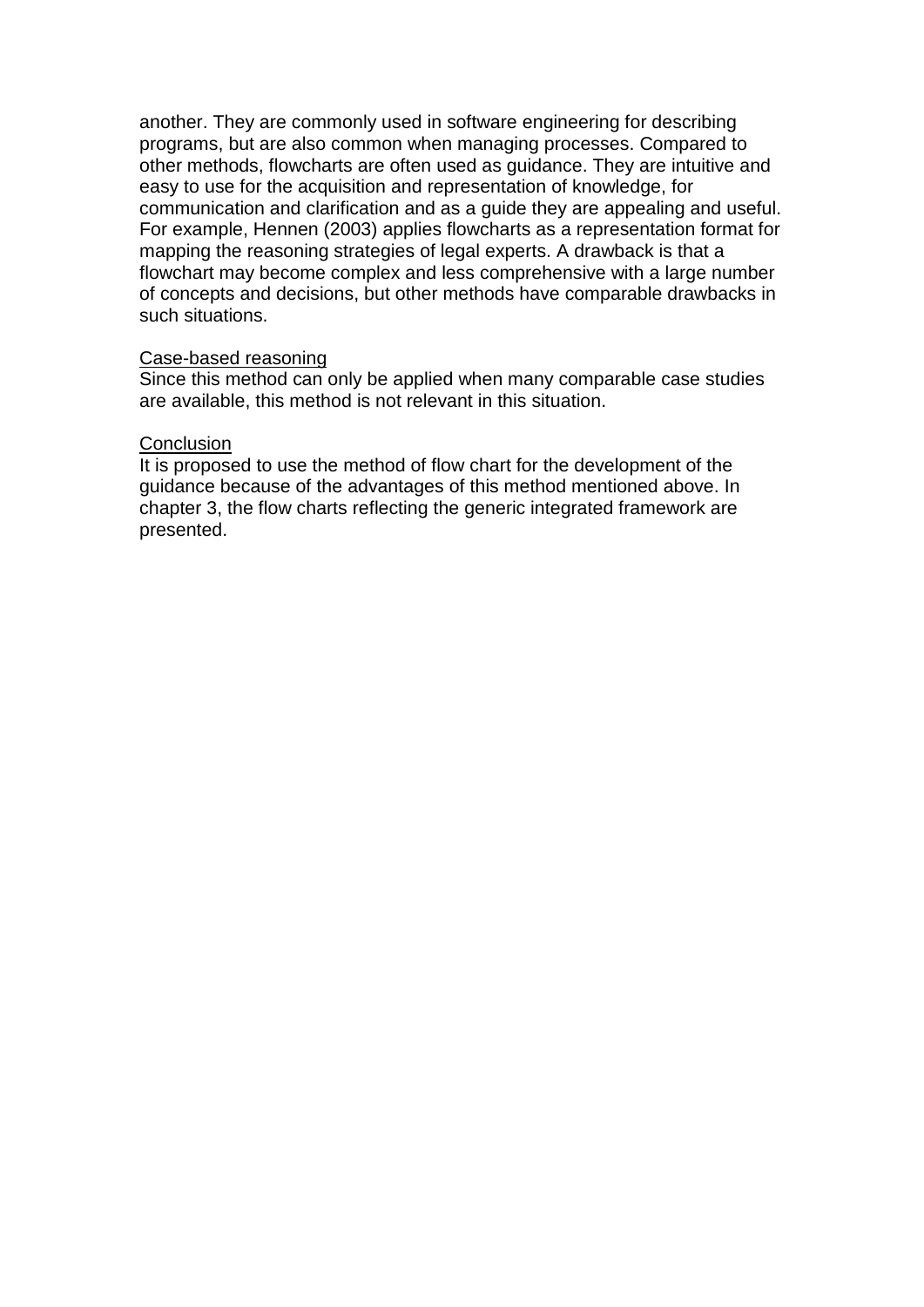# <span id="page-9-0"></span>**3 The generic integrated framework**

## <span id="page-9-1"></span>**3.1 The framework**

Figure 3.1 shows the flow chart for the generic integrated framework. The flow chart contains the following elements:

1. It follows the structure (questions) of the impact section of the EPPO DSS for PRA, which are clustered in the scheme and indicated with this shape (document):



Questions 6.01 to 6.07 relate to the economic impacts, 6.08 and 6.09 the environmental impacts, 6.10 and 6.11 the social impacts. Questions 6.12 to 6.14 are optional if the highest scores on economic, social and environmental impacts are at most 'moderate'. In Question 6.15 the impact is summarised and the endangered area is described.

2. The risk assessor has to follow the arrows and has to take decisions, which are indicated by the following shape:



Three types of decisions have to be taken:

- whether economic, environmental and social impacts are expected<br>- whether the risk assessor wants to apply the module for impact
- whether the risk assessor wants to apply the module for impact assessment or not and
- whether necessary conditions are fulfilled to apply the modules
- 3. When positive decisions have been made, the risk assessor follows the green, continuous arrows, when negative decisions have been made, the risk assessors follows the red, interrupted arrows. The blue continuous arrows are information flows resulting from actions.
- 4. The modules are indicated with the following shapes:



5. Data input is represented with the following shape:



6. Finally, manual operations are indicated by the following shape:



To prevent the flow chart from becoming too complex, the application of the modules for mapping the endangered area and spread are summarized in a rectangular shape.

In any such process, it is important to establish a consistent glossary of terms. However, in plant health, this is not required because internationally accepted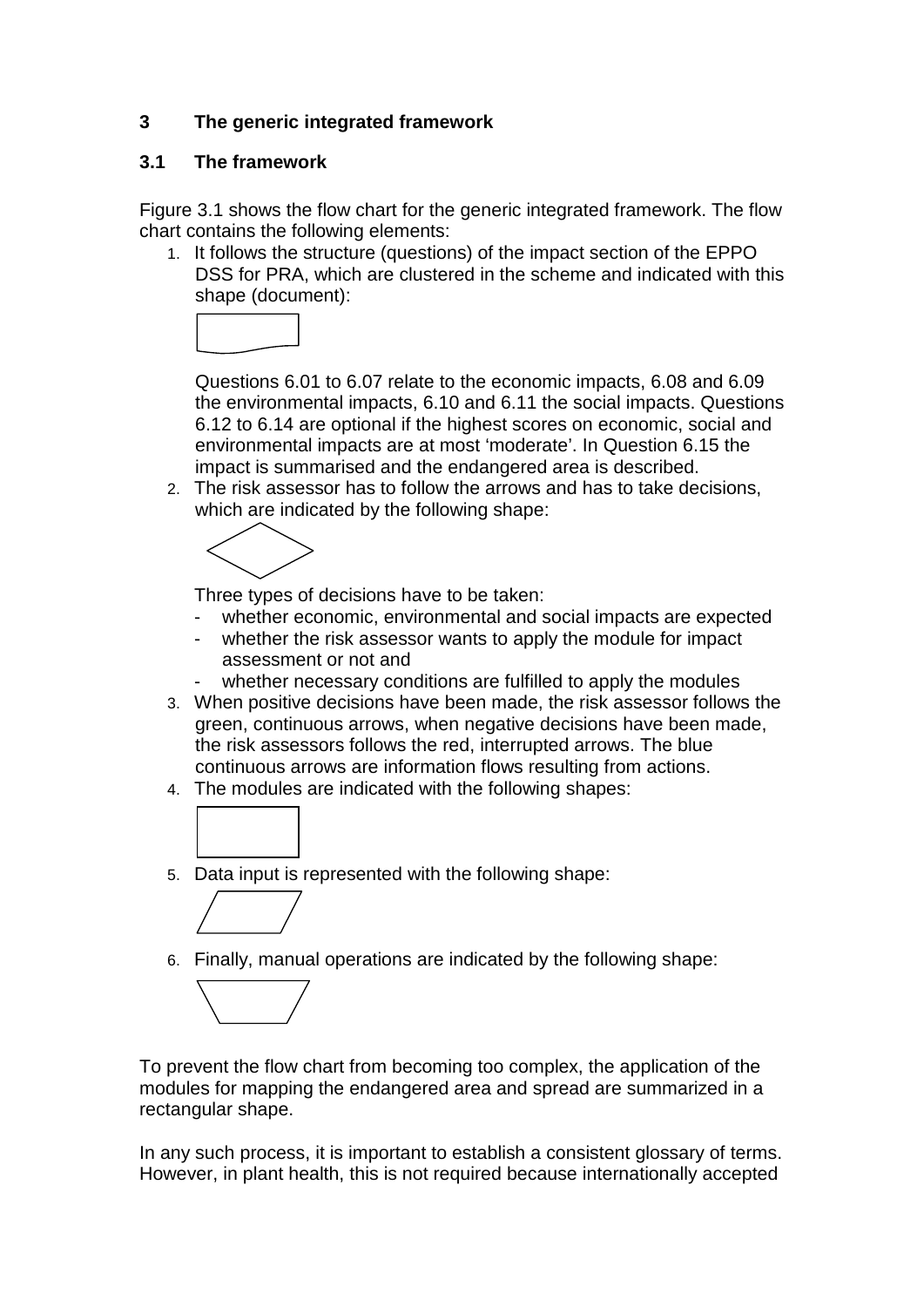definitions are already given in the international standard for phytosanitary measures (ISPM) number 5 (FAO, 2010).

# <span id="page-10-0"></span>**3.2 Mapping Endangered area**

In figure 3.2, the process for mapping the endangered area is presented according to the description in D3.3 (Protocol for mapping endangered areas taking climate, climate change, biotic and abiotic factors, land use and economic impacts into account accessed via a hyperlink in a project web page and integrated into the web-based EPPO PRA scheme). The map of endangered areas is based on the area of potential establishment (where suitable climate, other abiotic factors and host/habitats are present), the areas at highest risk area from economic, environmental and social impacts and predictions of where pest densities are likely to exceed the economic injury level.

# **3.3 Relationship between the generic integrated framework and flow chart of mapping endangered area**

Figure 3.1 shows that both the protocol for mapping the endangered area and the spread module provide input to the impact assessment module. The protocol for mapping the endangered area can be used to determine the area of potential establishment (questions  $3.01 - 3.21$ ) that demarcates the area for impact assessment and highlights the areas at highest risk. The spread module can be applied to investigate which part of the area of potential establishment has been infested over time (questions 4.01 - 4.05). The results feed into the impact assessment modules. In this process the emphasis is on the accuracy of the impact assessment. When the quantitative economic impact assessment module is applied, the emphasis is not only on direct impacts but also on indirect impacts. Indirect impact assessments take into account the distribution of impacts between the producers affected and other stakeholder groups such as consumers and other producers. Indirect impacts cannot be made explicit, because market processes and not the pest determine who will be affected.

In figure 3.2 the protocol for mapping the endangered area is represented graphically. The objective of this protocol is to present spatially explicit information on the pest and the distribution of impacts. Since it is rarely possible to model pest densities and relate these directly to an economic injury level, the emphasis is placed on mapping the areas at highest risk rather than attempting to map the actual area where economic impacts (yield/quality loss, additional production costs and indirect impacts) are likely to occur (the endangered area).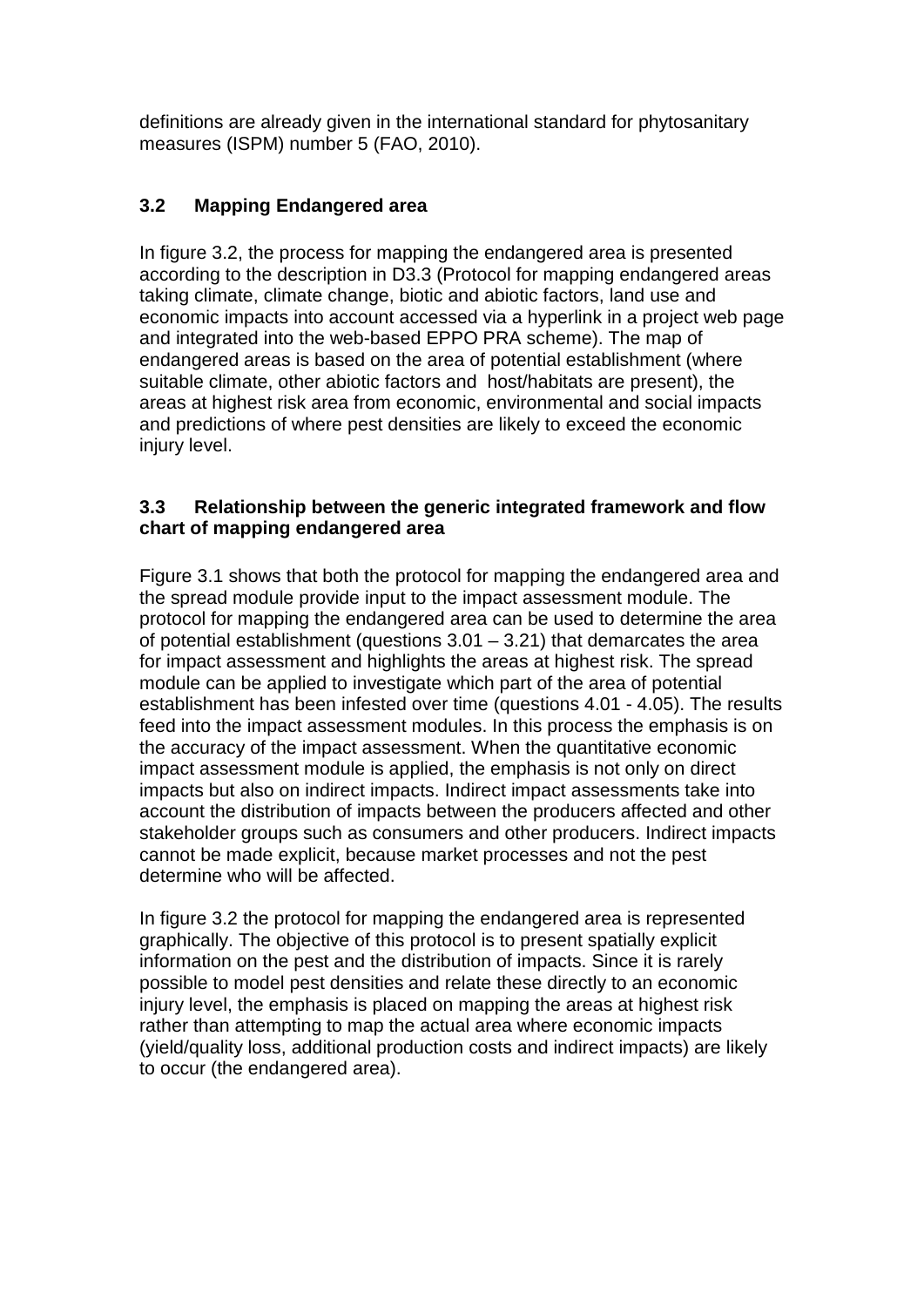

Figure 3.1 The generic integrated framework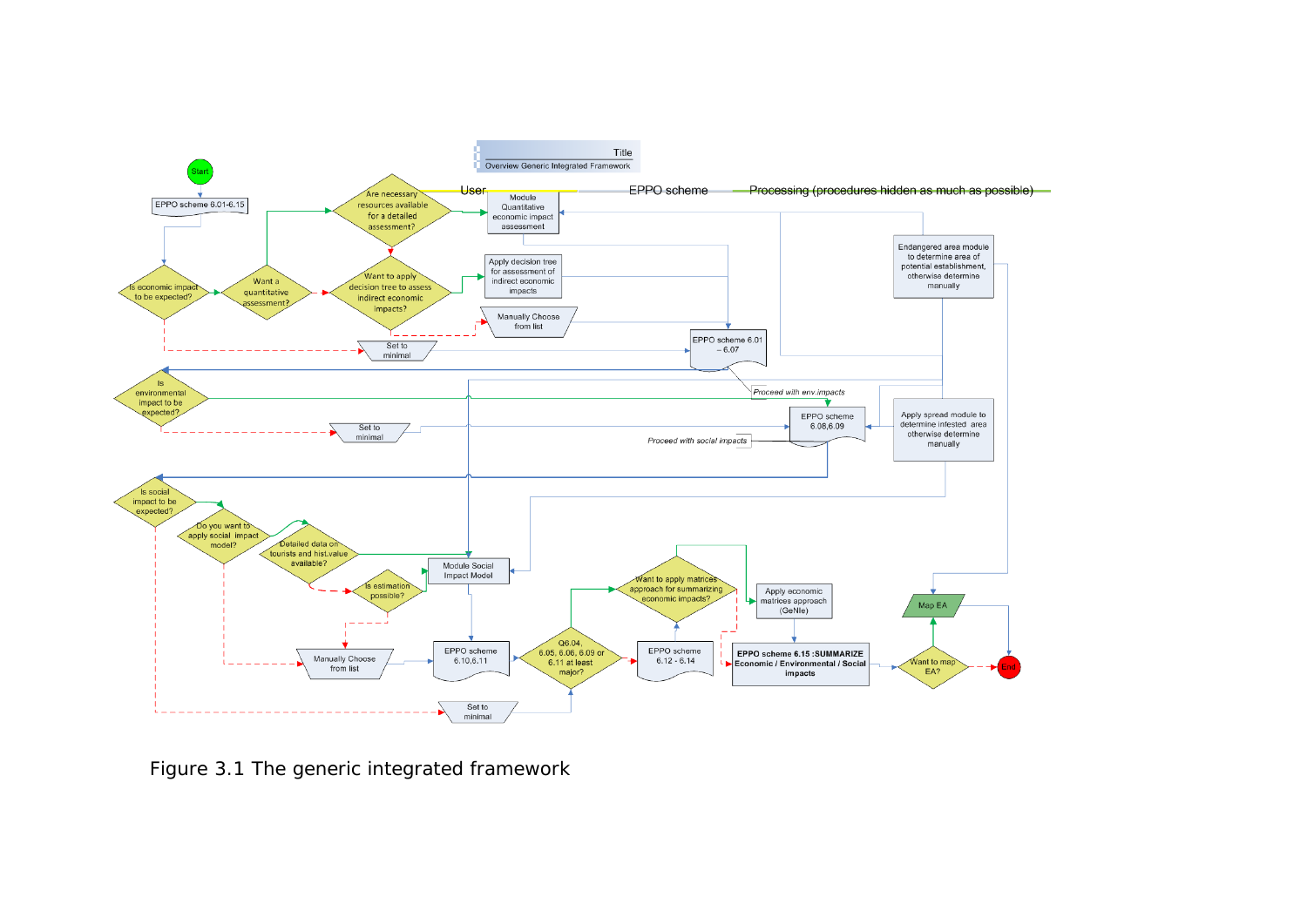

Figure 3.2 Flow chart for mapping the endangered area.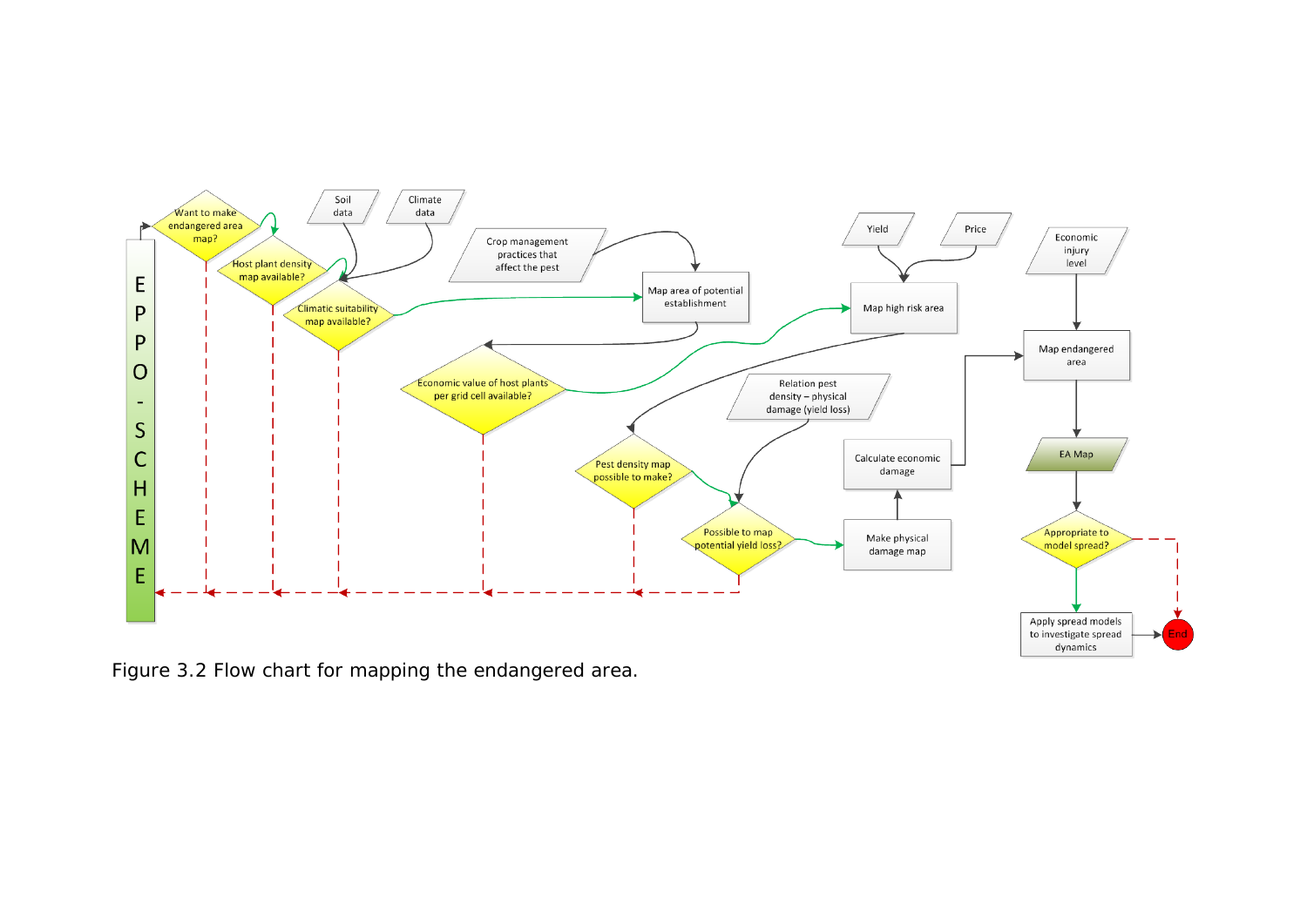### <span id="page-13-0"></span>**4 Discussion**

The flow charts as presented in this generic integrated framework provide only a broad overview of the relationships between the modules that can be used to quantify and/or map risk as it is more appropriate to provide the detail within the deliverables that describe the modules themselves. The main objective of those flow charts is to present relationships between the modules which are not directly digitally linked to each other. Including all details would make the flow charts too complex.

Other deliverables, such as D2.5 (the economic impact assessment module) and D3.3 (the DSS for mapping endangered areas) include elements such as scaling up impacts from farm to field to industry and how to assess indirect impacts. Scaling up impacts implies that specially explicit information about the damage is combined with the spatially explicit information about the production per ha and the production size. Scaling up from field to industry implies not only the assessment of the total direct impacts on the affected producers in the endangered area, but also the inclusion of the impacts on stakeholders in the production and trade chain.

The flow charts can also serve as a blueprint for further integration in future. However, care should be taken to ensure that the system does not lose flexibility. The risk assessor is currently able to choose which modules can be applied to support the PRA process, depending on the objectives to be met and the data available. Therefore it is not recommended to fully integrate all modules digitally.